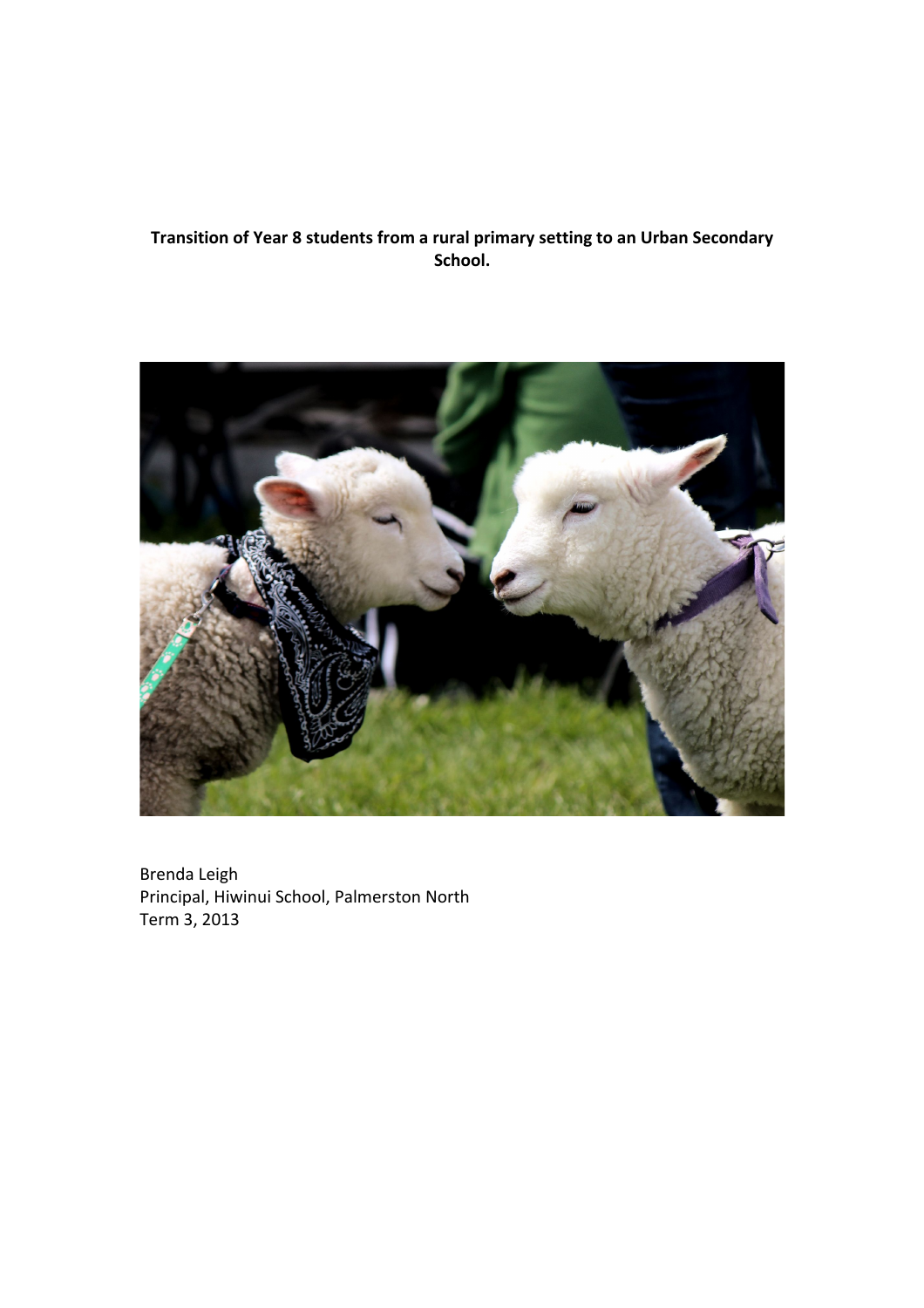#### **Purpose:**

Students in Year 8 at Hiwinui School transition to many secondary schools both within the Manawatu Catchments and beyond.

They transition to single sex, co-educational, religion based and private secondary schools.

Ages twelve and thirteen can be extremely challenging for many of our young people. Not only are they facing the increased social, emotional and physiological changes of adolescence; for many they are about to change schools for the first time in eight years.

It is my desire therefore to investigate the differences in expectations and identified transition issues between primary and secondary schools, and how rural schools are successfully transitioning students and minimising the impact of different expectations.

For this study I have interviewed students that were in year 8 at Hiwinui School in 2012 and are now at secondary school. The students voice is extremely powerful and the honesty and the maturity of the students telling their stories was a delight to hear.

I also met with a number of primary colleagues and secondary colleagues. The primary colleagues had a similar interest in transition and spoke about what they were doing in their particular setting.

The secondary teachers were Year 9 Deans, Assistant and Deputy Principals or SENCOS. These people talked honestly about what they were finding and were eager to hear how the primary schools were trying to make the transition smoother.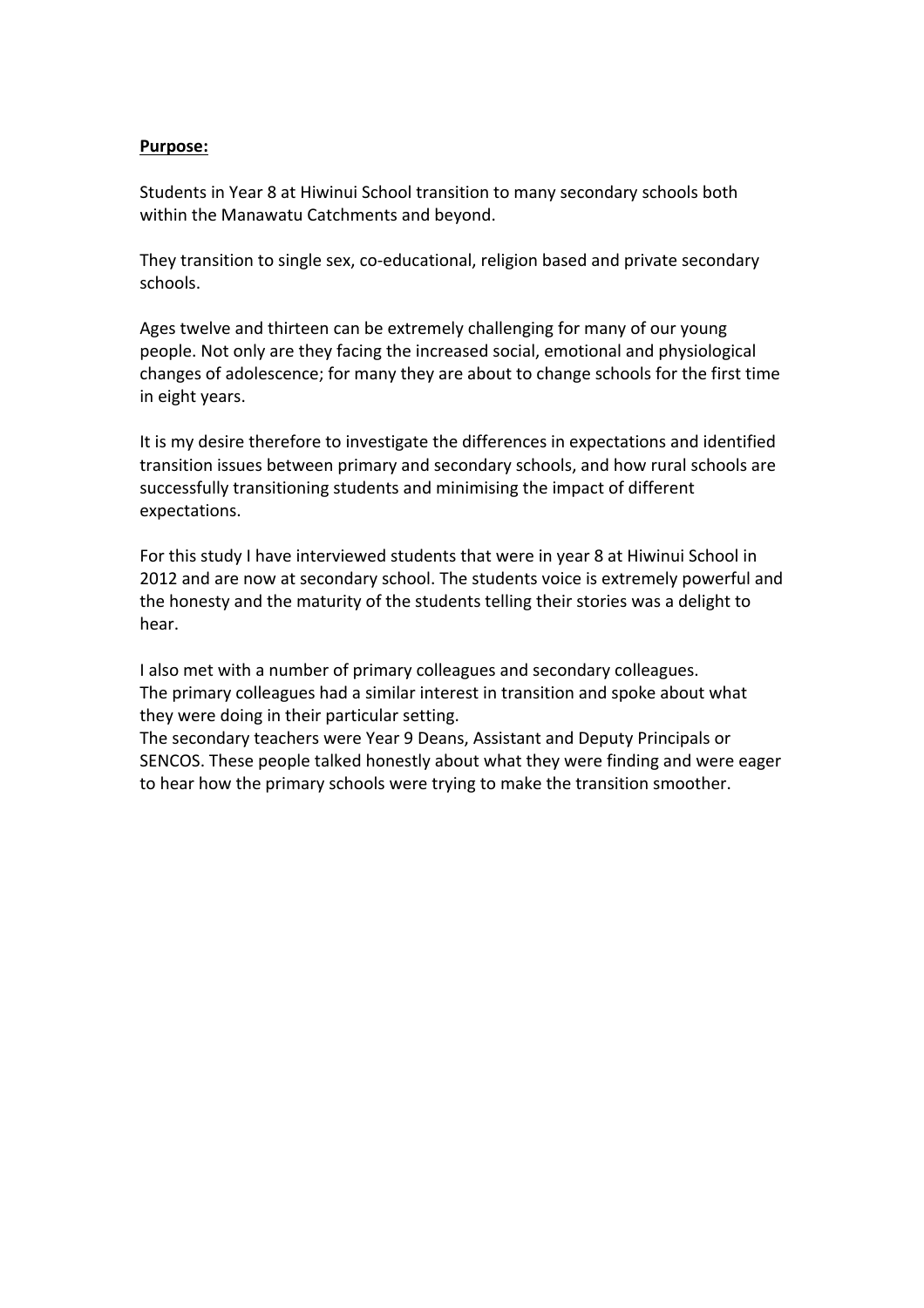#### Year 9 Student Voice.

7 Secondary Schools Represented.

#### **During your Year 8 year at Hiwinui School how were you prepared for Secondary School?**

*Having'a'secondary'school'teacher'teach'us'for'some'maths'lessons'was' really'great.'This'helped'us'with'the'maths'language'used'at'secondary' school'and'showed'us'that'there'are'many'words'which'mean'the'same' thing'in'maths'and'also'some'mathematic'rules'that'you'need'to'know Having'a'secondary'teacher'coming'in'and'talking'about'College'Deans' and'Homerooms'etc*

*Flexi?Lit'allowed'us'to'develop'good'time'management'strategies Our leadership opportunities – like; Running Assemblies, Sports Activities,* Leavers Dinner, Tennis Tournaments, Discos and Movie Nights *Building'Personal'Confidence'– this'resulted'from'the'leadership' opportunities'and'gave'you'the'confident'to'speak'up*

*The'variety'of'Sport'and'Physical'Activity'opportunities'we'were'given Speech'Presentations'begin'compulsory*

*The'opportunity'to'debate*

Extension programmes like philosophy, Spanish, quitar and drums *Doing'the'ICAS'English'and'Maths'Tests*

Participating in the Otago Problem Solving Challenge

*Doing'the'IKANS'and'GLOSS'tests'as'our'teacher'really'knew'what'we'did' or'didn't'know*

If we wanted to do something we were able to ask and it happened and *sometimes'we'learnt'by'our'mistakes'and'sometimes'by'our'successes Going'to'technology'at'Monrad'Intermediate'gave'us'the'opportunity'to' change'teachers'and'also'work'with'students'from'other'schools* Going to the different Kainui events: sporting and cultural

*The'Young'Leaders'Day'*

*Learning'to'Learn'– made'us'enquiring'learners*

How do you think we could have better prepared you for secondary **school**

*More'homework – on'a'daily'basis*

*Science'– it'is'hard'because'we'don't'have'science'labs'at'primary'schools Science'language'– biology,'cell'division,'hypotheses*

*Make sure that the maths units align with the secondary topics taught and'to'try'and'use'the'words'the'secondary'school'does.'Work'from'a' text'book'like'secondary'schools*

*Social'Skills'? Work'on'how'to'choose'good'friends*

*Cultures'– Because'Hiwinui'is'a'monoculture'school'we'need'to'learn' about'other'cultures*

*Time'management'and'organisational'skills*

Have your friends at secondary school ever talked about things that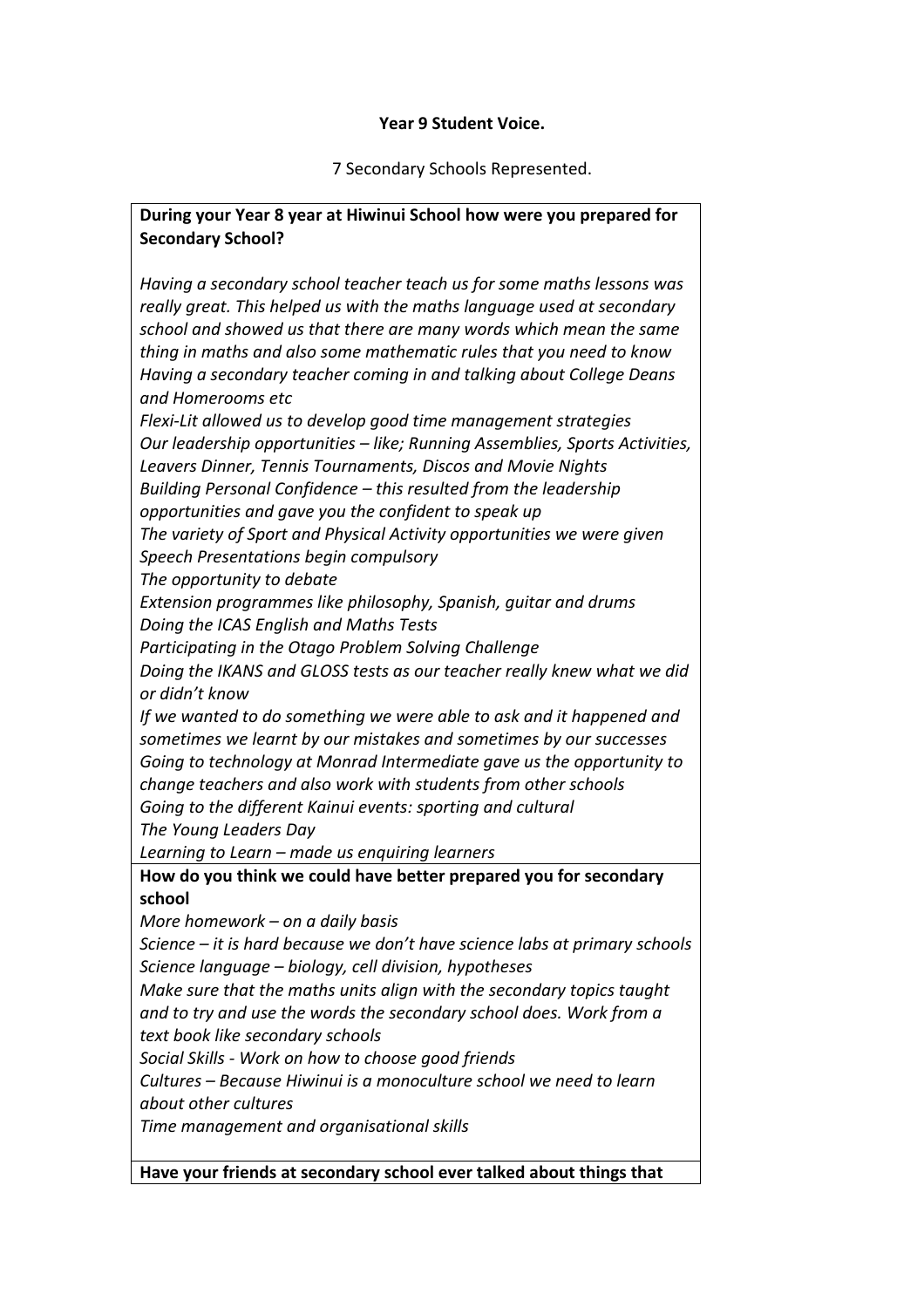#### they did that you think we could have done?

*Keep'playing'sport'because'there'are'a'lot'of'unfit'kids'at'secondary' school'and'they'don't like'doing'P.E.'and'start'opting'out'because'they'* don't want to be seen as being uncool.

*My'friends'were'envious'that'we'didn't'have'a'uniform'so'let's keep'it' that'way*

#### What worried you about to going to secondary school?

*The'physical'size'of'the'school – finding'my'way'around'the'school Sad'to'leave'my'friend'and'that'I'd'have'to'make'new'ones:'would'they' be'a'good'group'of'friends'and'how'will'I'know'who'are'going'to'be'good' friends*

*Going to a bigger school: would I get the attention that I needed* The amount of homework we'd be getting

Is there anything else that you would like to tell us?

*Being'in'a'small'school'allowed'us'to'be'ourselves'and'we'didn't'have'to' try'and'fit'in'with'a'particular'group*

*Not'having'a'uniform'gave'us'the'freedom'to'be'ourselves*

It's about what you do out of school also that helps when you go to *secondary'school.'Being'part'of'a'club'grows'your'friends*

You must make sure that the year 8 students continue to do orienteering

*as'this'was'what'helped'me'in'the'beginning'to'find'my way'around.'–*

some students didn't know how to orientate their map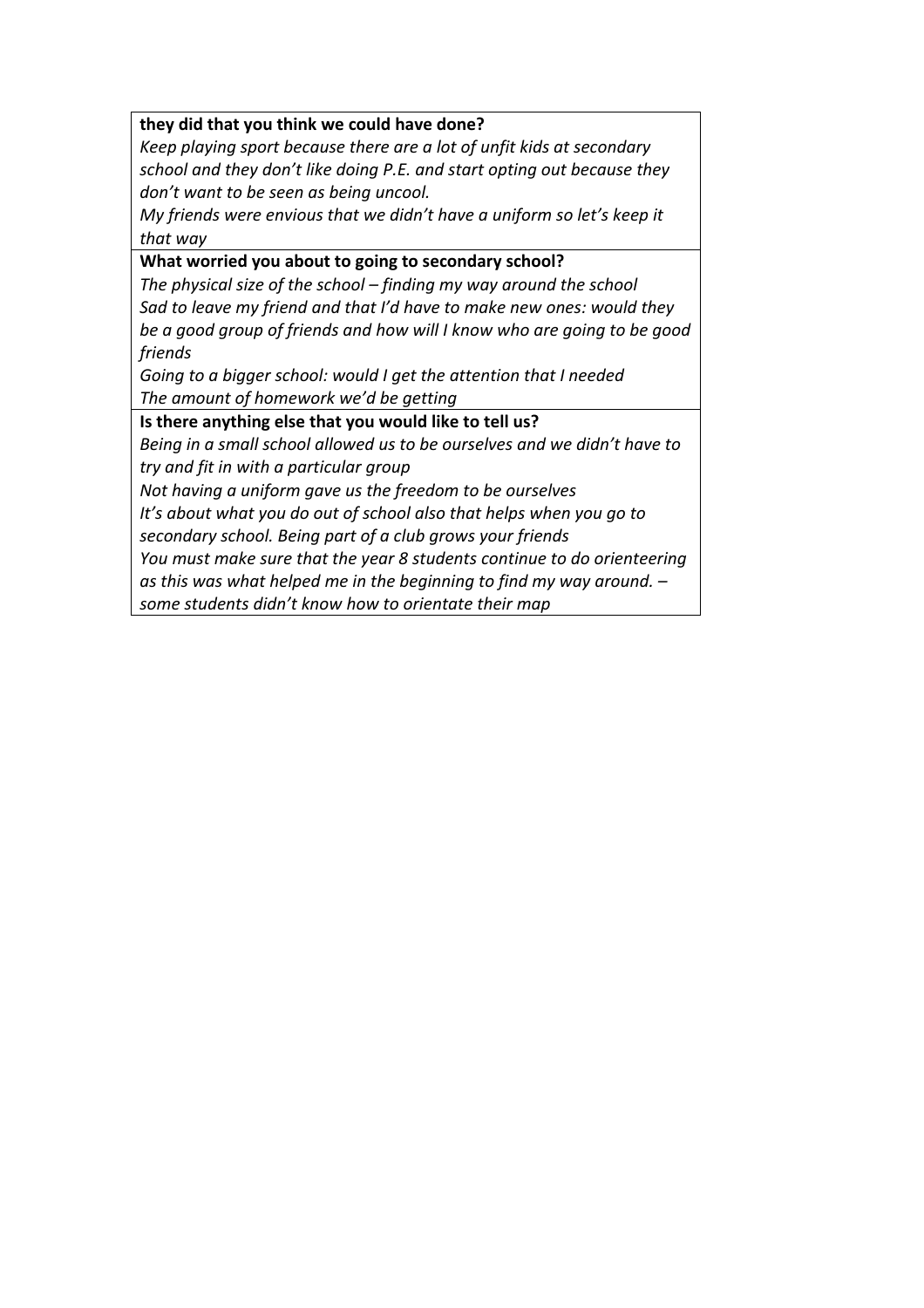#### The Voice of the Secondary Schools.

5 Secondary Schools Represented.

Do students from rural primary schools stand more than their city peers as having **needs on arrival at secondary school?** No, if anything the rural students are not an issue They aren't late because they usually come by bus They don't tend to have trouble mixing with others What are the things that Year 9 students struggle with most on arrival at secondary **school?** The immaturity of some boys Parents not letting go and letting the students take responsibility for themselves Parents trying to fight their child's battles Relationships – making good choices, making friends Self management - getting from one place to the other with the correct equipment Time management – getting to school on time and making sure that everything is ready for that day Organisation skills – homework is done on time. The correct gear is packed and organising lockers / bags and food Also getting used to the fact that you go to the toilet at interval not during class Routines Are there trends that you see coming through with the Year 9 students that you **believe the primary schools should be addressing?** Students being able to manage their time and organise themselves for the day. The language of curriculum subjects Vocabulary of students is poor Students inability to write a well structured paragraph

The aim of transitioning students to the secondary school of their choice at Hiwinui School is to:

Transition students socially, emotionally, academically and physically to the best of our ability.

Careful planning is required in order that this transition takes place over a period of time:

- 1. Transition will be different for each child some will require more support than others
- 2. The key to a quality transition is developing the students' key competencies of Managing Self, Relating to others, Participating and Contributing, Thinking, Using language, symbols and texts.
- 3. They will be provided with a safe emotional and physical environment
- 4. Individuals strengths, weakness and interests are developed
- 5. The learning environment is positive and encourages both students and their families to share in the students' goal setting and decision making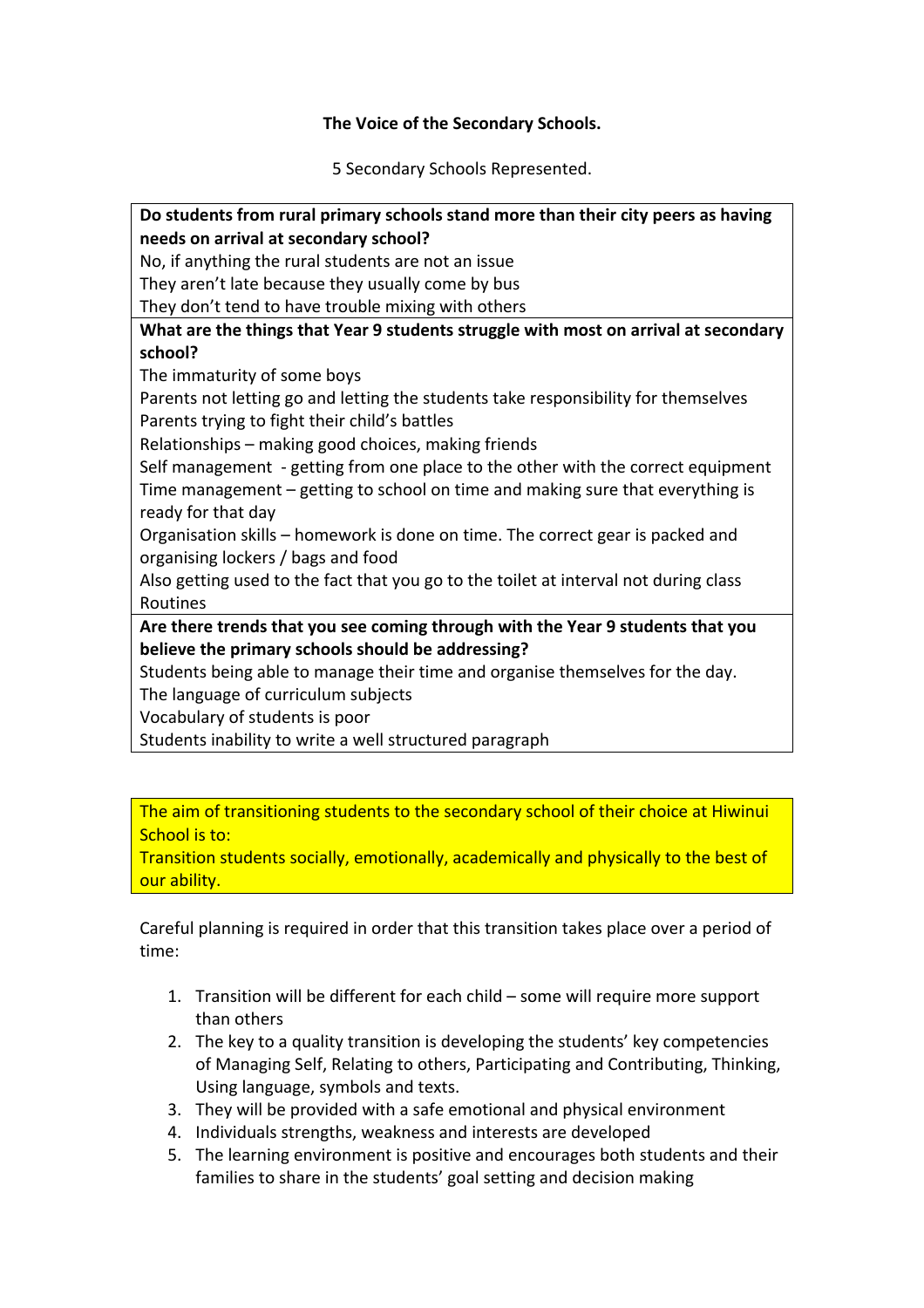- 6. Learning is fun and relevant to the students needs
- 7. Positive relationships are developed between students, staff and families

This develops a confident, connected and actively involved life-long learner.

#### Summary:

I am confident that the students at Hiwinui School are being prepared for the transition to secondary school and appreciated the honesty and openness of our former students when asked for their opinions.

"Baills and Rossi (2001) found that many rural children were confident and willing to 'have a go' at anything and usually had high self-esteem. They made the transition with little anxiety. Such a 'have a go' attitude appeared to be contagious among country children and created an environment similar to that of home, thus aiding transition."

A Canadian study (Walsh, 1995) also found that rural school which reduced students feeling of isolation and alienation when they moved from primary school.

Involvement in sports, arts and other activities correlate with academic success and building confident and socially aware students.

I would strongly endorse the findings of Baills, Rossi and Walsh as I believe that the Culture, and Values at Hiwinui School support the Year 8 students to transition smoothly to the secondary school of their choice.

Unfortunately the biggest barrier for this research has been getting the staff at secondary schools to give me time to discuss this issue. I was most grateful to those that did.

What I heard was that the two main issues for secondary schools are;

- 1. Immature boys
- 2. Parents being over protective and not allowing their young ones to take responsibility for their own actions, or in some cases the lack of.

Recommendations:

- 1. To put in place a strong transitional programme for year 8 students throughout their final year at Hiwinui School
- 2. To prepare a Handbook for Parents and Students transitioning to Secondary School to be taking home at the end of Term 4.

# Acknowledgements:

I would like to acknowledge the Ministry of Education for supporting Principals and Providing Sabbaticals.

I appreciate the Hiwinui School Board of Trustees allowing me to have this time away from school. It has been both professionally stimulating and personally refreshing and rewarding. To Bruce Pearson the Board of Trustees Chairperson, your support of both me and our team during this time has been much appreciated.

I have had the time to go into other schools and businesses and ask the questions which too often are put on the 'back burner'.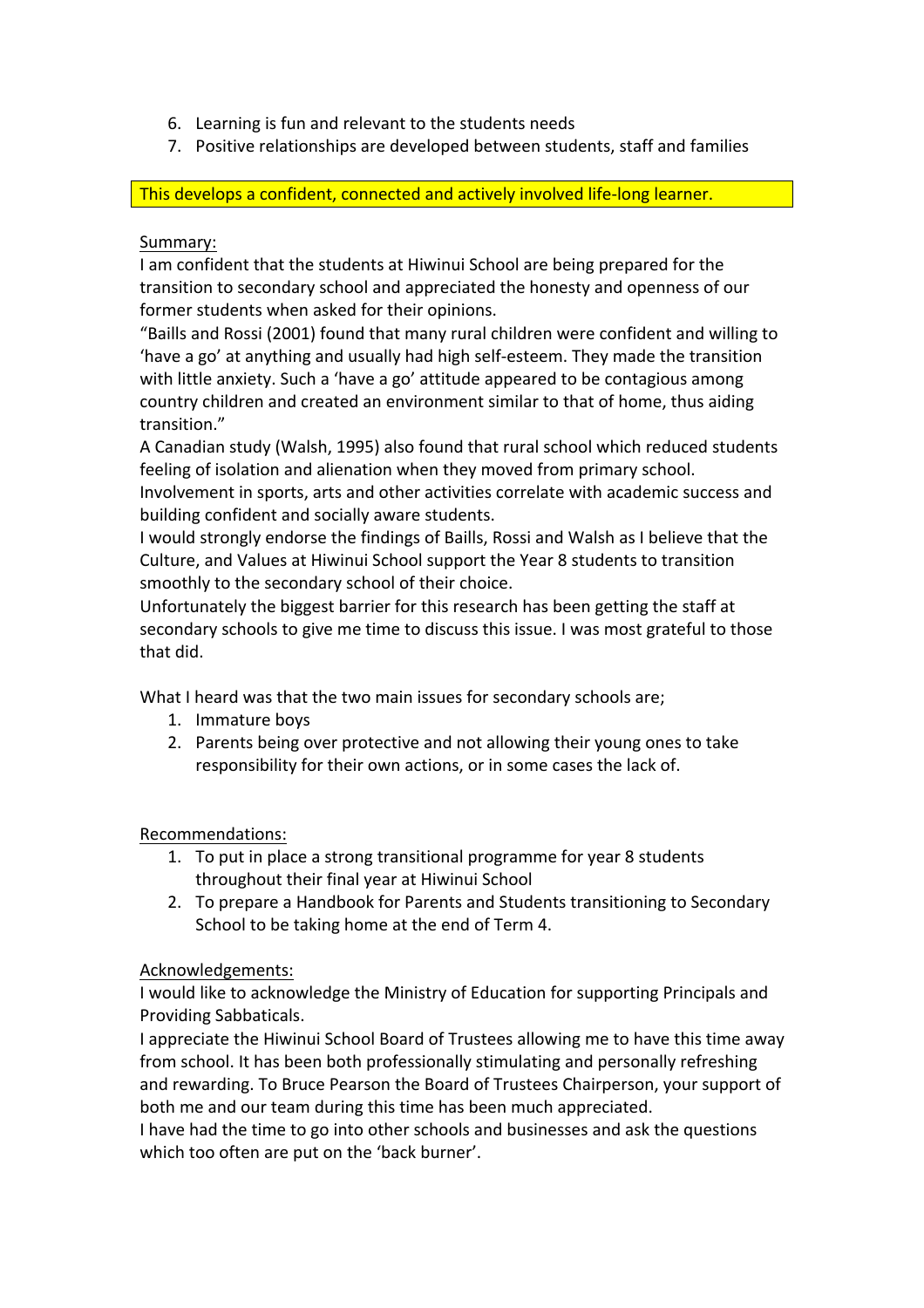To the honest and very mature ex Hiwnui Students, I was delighted to hear our core values of 'respect and honesty' still coming through.

I am grateful to Jo Gibbs who stepped into 'my shoes' during my absence to lead the school in such a professional manner. To my loyal and hard working staff who continued on  $-$  thank you.

References:

• Ministry of Education Review Office:

*Evaluation at a Glance: Transition from Primary to Secondary School (December*) *2012)*

• Ministry of Education Research Division:

*Transition'to'secondary'school:'A'Literature'Review*

Ministry of Education Research Division:

The case if Emily: A focus on Students as they Transition from Primary to Secondary *Schooling.'Shelley'Kennedy'and'Sharon'Cox*

• Foster, D. 1998

Successful transition to high school. New Zealand Principal 13

Rudduck, J., Chaplin & Wallace, G.) – 1996

*School'improvement:'What'can'pupils'tell'us?'London:'David'Fulton*

- Lesley Tait and Sarah Martin:
- The power of student voice

• Pauline Tonner

*A'Study'of'Year'9'Girls''Transition'to'an'Urban'Secondary'School*

New Zealand Parent Teacher Association Inc.

*Transition'to'school'programme*

- Angie Simmons
- Steve Biddulph

*Raising'boys*

• Nigel Latta

*Mothers'Raising'Sons*

Key competencies and a Curriculum for the  $21<sup>st</sup>$  Century

• Principals' Digest Articles:

*Teaching'our'children'to'be'organised*

*What'teachers'want'you'to'know*

**Transition to high school** 

*Preparing'for'high'school*

*The'teen'commandments*

*Advice'for'parents*

*10'ways'to'help'your'children'succeed*

*Advice from'Teachers'to'help'parents'help'their'kids'be'better'students*

Strategies for change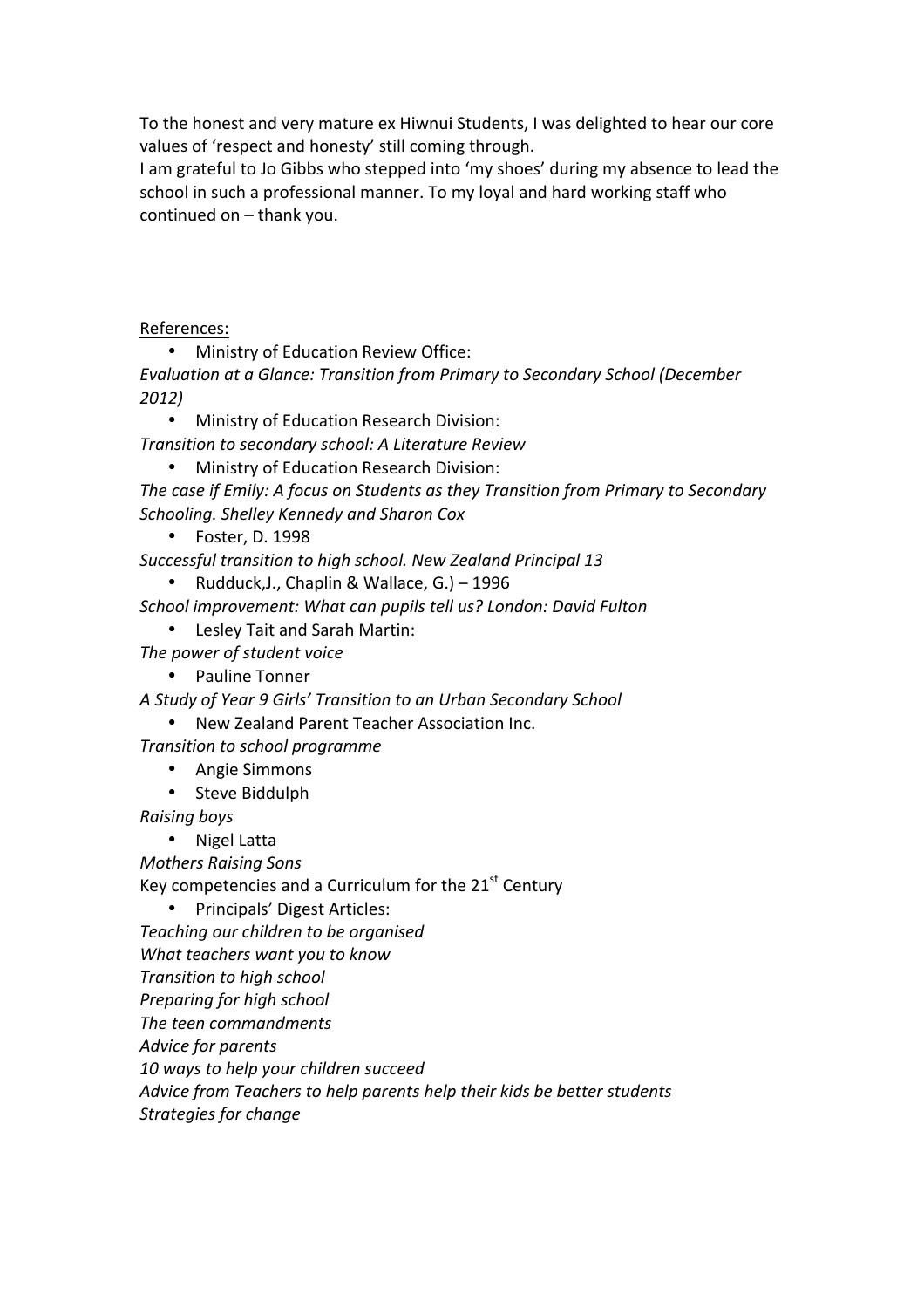#### **Transition Programnme for Year 8**

Having spoken to both Students and Staff from various secondary schools, Hiwinui School can now put in place a purposeful programme that is going to help students from our school make a confident and successful transition to the school of their choice.

I have looked at what a Year 9 student should be able to do at the beginning of Year 9 and put together a programme for the Year 8 Teacher at Hiwinui to work through in order that our students leave ready to fully participate emotionally, socially and physically at the secondary school of their choice.

| <b>Key Competency</b>  | What is required by Year 9      | How are we going to do it        |
|------------------------|---------------------------------|----------------------------------|
| <b>Using Language,</b> | To have a good grasp of         | Include grammar in the Flexi Lit |
| <b>Symbols and</b>     | forming sentences both orally   | programme                        |
| <b>Text</b>            | and in written form             | Include a component within the   |
|                        | To have a good vocabulary       | Literacy programme that          |
|                        | with a focus at this level      | increases students Vocabulary.   |
|                        | based on the language           | This will also be important      |
|                        | required for specific           | when developing personal         |
|                        | curriculum areas                | writing.                         |
|                        | To be able to write a correct   | Make sure that students'         |
|                        | sentence / paragraph using      | writing includes sentence and    |
|                        | the required punctuation        | writing structure.               |
|                        |                                 | Really important to use the      |
|                        |                                 | language of each curriculum      |
|                        |                                 | correctly.                       |
| <b>Managing Self</b>   | Set yourself good routines      | Homework is an important part    |
|                        | around your daily organisation  | of the transition programme.     |
|                        | - preparation, bedtime,         | Students must learn to use a     |
|                        | relaxation time and sports and  | timetable for this and meet      |
|                        | cultural practices              | deadlines. Consequences if not.  |
|                        | To be organise for the day      | Changes to the homework to       |
|                        | To have the correct equipment   | occur throughout the year -      |
|                        | To record important tasks and   | recorded and monitored by        |
|                        | homework                        | students.                        |
|                        | To meet deadlines               | Through Leadership               |
|                        | To have a positive attitude     | opportunities students to        |
|                        | towards school and work         | organise and show pride and      |
|                        | To take pride in their personal | respect for both themselves      |
|                        | appearance                      | and the school.                  |
|                        | To wear the school uniform      | To encourage Year 8 students to  |
|                        | with pride                      | use the toilet at intervals not  |
|                        | To use break times for things   | during lessons                   |
|                        | such as going to the toilet     |                                  |
|                        | To manage their own issues      |                                  |
|                        | and not get their parents to go |                                  |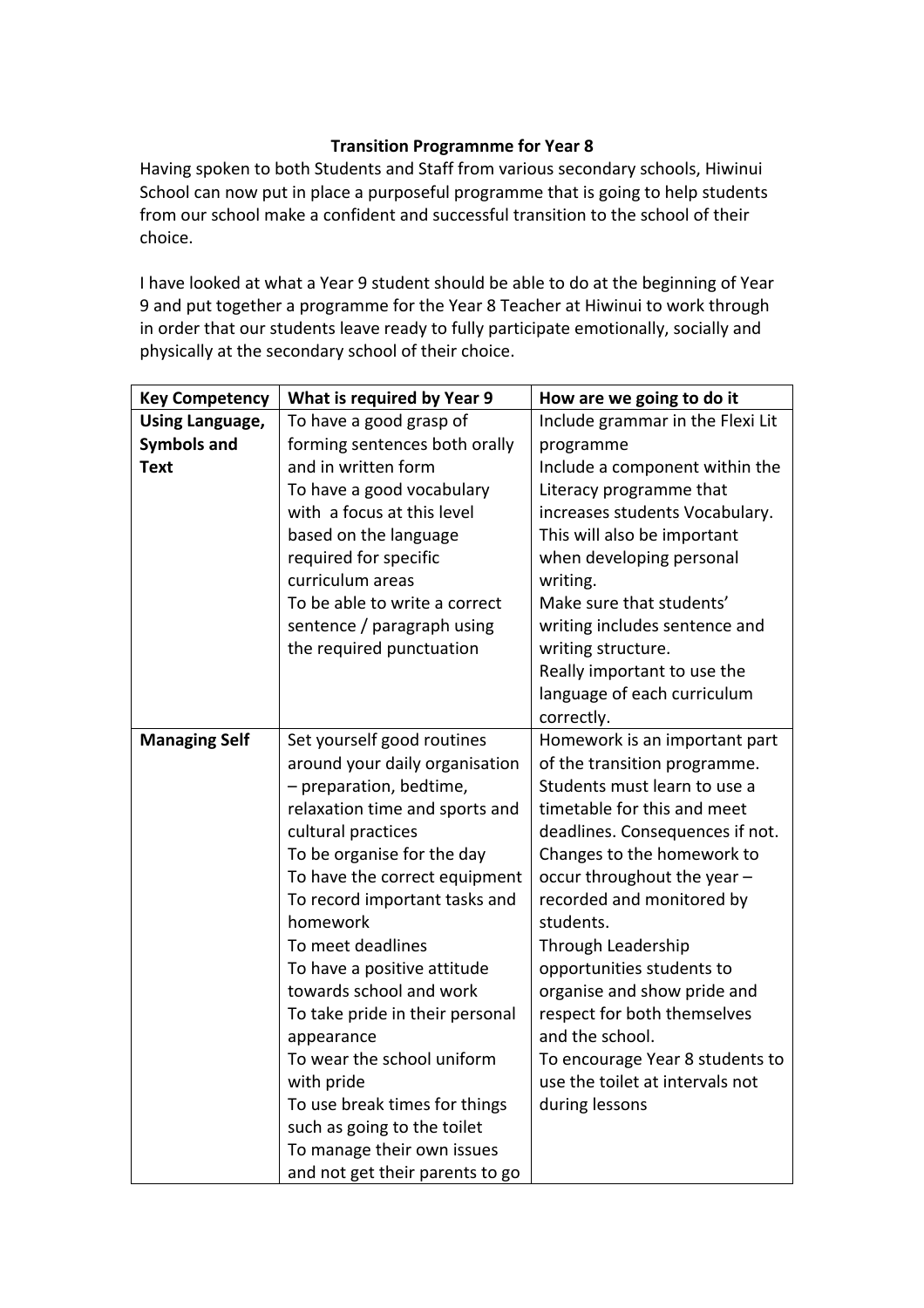|                                   | into battle for them                                                                                                                                                                   |                                                                                                                                                                                                                                                                                                                                                           |
|-----------------------------------|----------------------------------------------------------------------------------------------------------------------------------------------------------------------------------------|-----------------------------------------------------------------------------------------------------------------------------------------------------------------------------------------------------------------------------------------------------------------------------------------------------------------------------------------------------------|
| <b>Relating to</b><br>others      | To show respect and honesty<br>To be a good listener<br>To follow instructions<br>To value others opinions<br>To work as a team<br>To use good manners                                 | Through upholding the values<br>of the schools students are<br>encouraged to relate positively<br>to others.<br>To look after the junior school<br>in the playground and on wet<br>days<br>To include 'Buddy Reading'<br>within the school on a weekly<br>basis<br>To organise school events to<br>raise money for their camp<br>without parental support |
| Participating<br>and Contributing | To make the most of all<br>opportunities presented in the<br>following, Academic -<br>$social$ – sporting – cultural<br>To give your best for yourself,<br>your friends and the school | Year 8 students to participate<br>in:<br>All Kainui events<br>To encourage students to coach<br>sports teams and run sports<br>programmes for the Junior<br><b>Students</b><br>Leadership Day<br><b>Speech Making</b><br>Debating                                                                                                                         |
| <b>Thinking</b>                   | To always ask questions<br>To be prepared to give your<br>ideas<br>To use your initiative                                                                                              | To be encouraged to speak in<br>front of others, offer their<br>opinions and ideas and to value<br>others<br>To be involved in a critical<br>thinking programme<br>To offer all students an<br>extension programme in some<br>area if possible                                                                                                            |

#### Sessions to be introduced throughout the year to give the students confidence:

Visit by a secondary school maths teachers

Visit by a secondary school science teacher

Visit by secondary school English teacher

Road shows from as many secondary schools as possible to be held at school. To make sure that the students have a list of questions that they ask all schools To do an orienteering course so that the students are confident in finding their way around on the first day

Continue to give the students a wide variety of sporting opportunities.

To continue teaching and encouraging Te Reo

To encourage as many students as possible to learn a musical instrument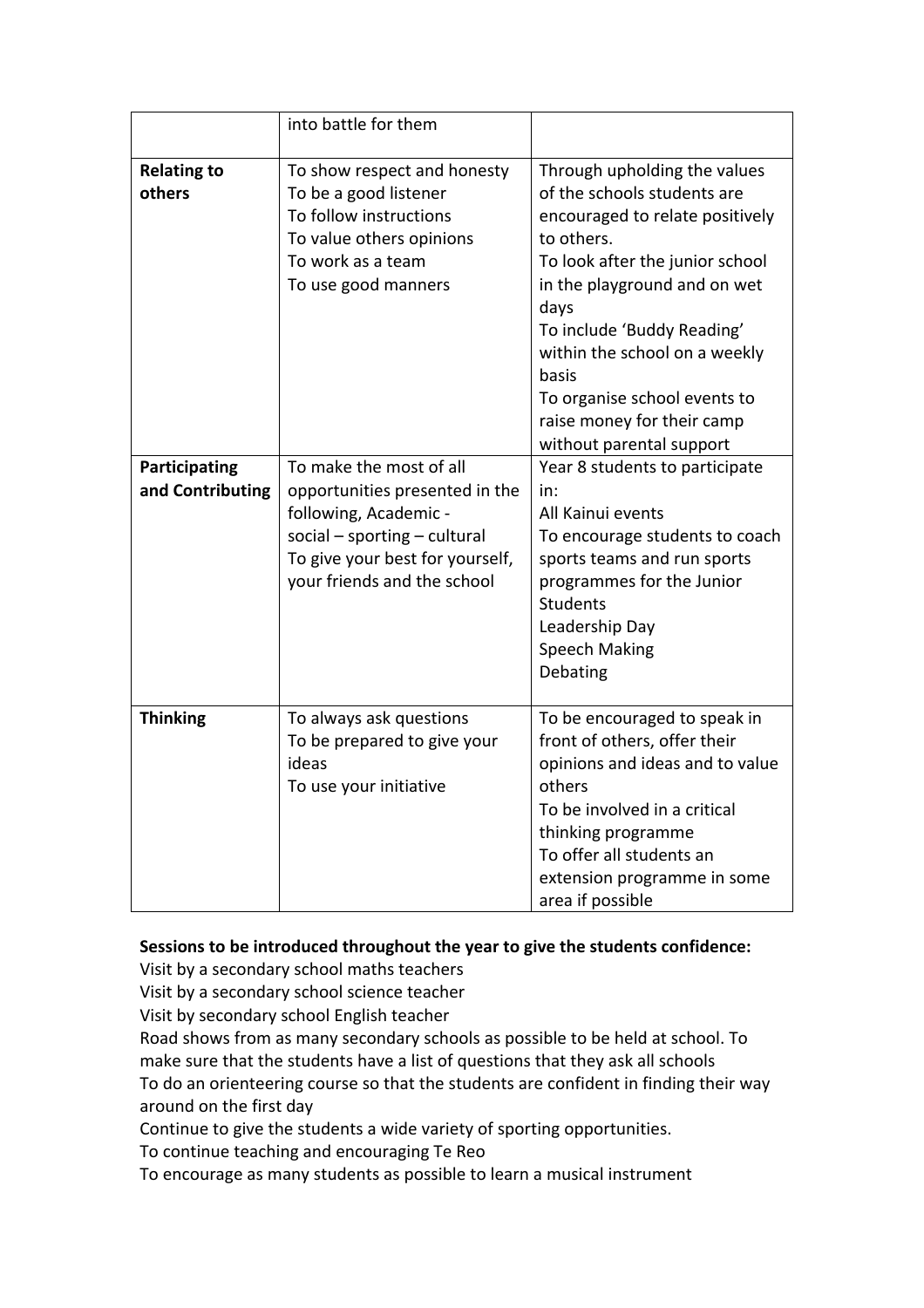All students to do ICAS in Maths and Reading All students to do Otago problem solving All students to read, read and read Students to be exposed to the world around them – current events to be discussed Students to learn about their own country and its historical events

#### **Extra things to be instilled in the students:**

Make sure you attend daily

Take a positive attitude towards your work, your peers and teachers. But most of all, **yourself**

You get one chance at education – give it your best and enjoy every opportunity that is put before you.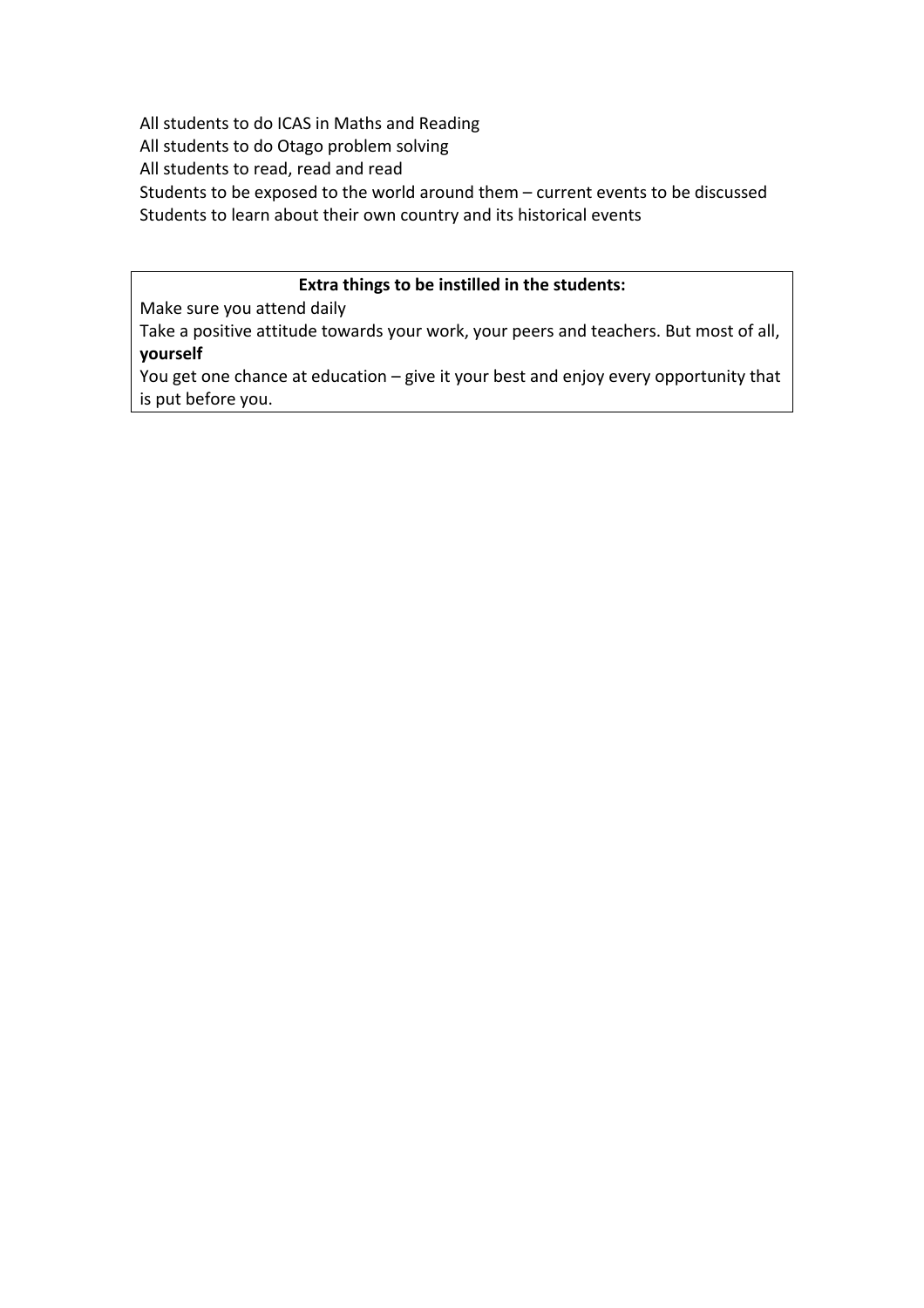This document has been prepared to hand out to our Year 8 Students when they leave so that they have something to refer to during the Summer holiday break in order that they, and their parents, have a stress free holiday.

# **Hiwinui!School!**



# Handbook for Parents and Students Transitioning to Secondary School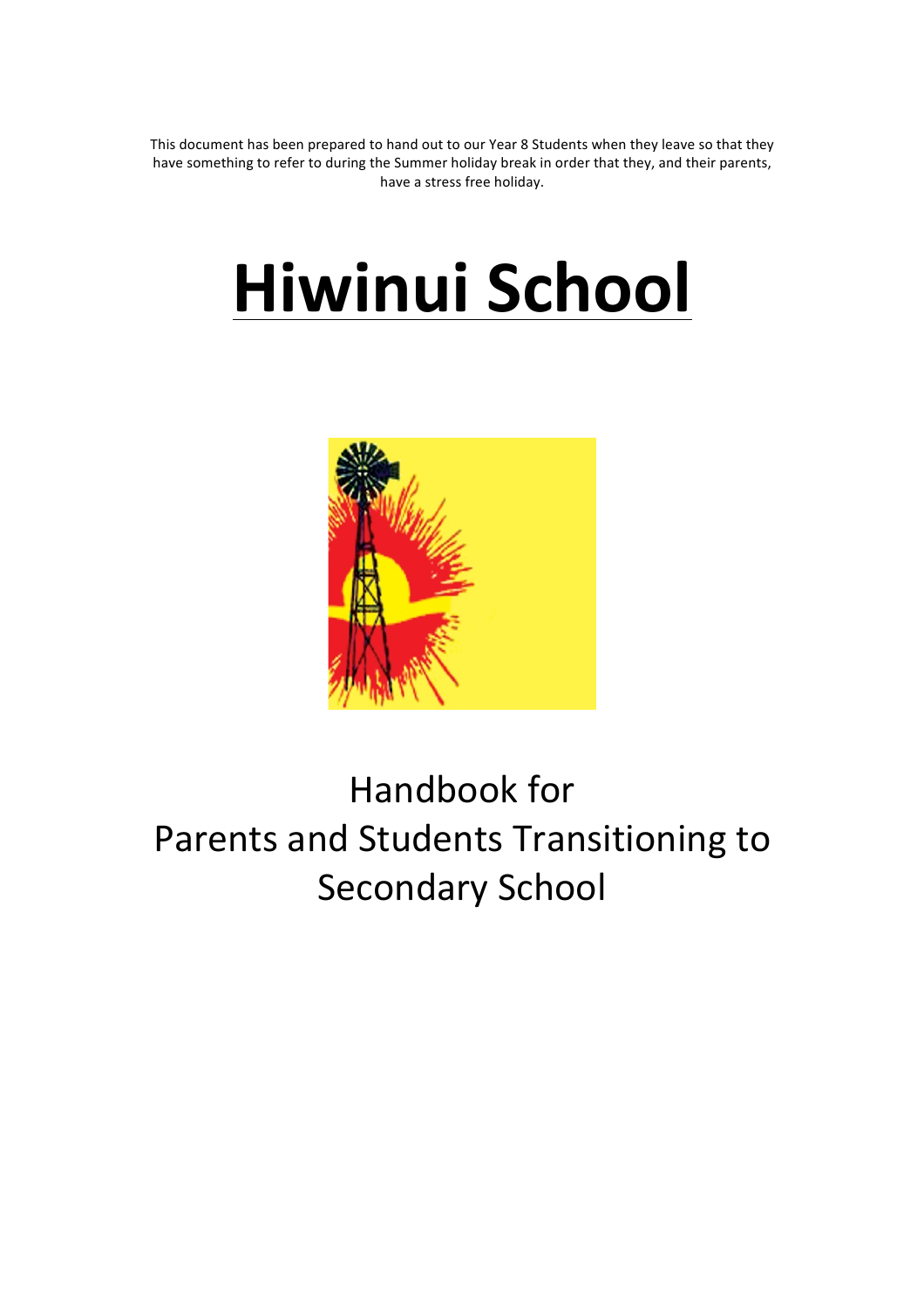# 2013 / 14

This booklet has been put together to help both students and their parents prepare for the next step in the life of a year 8 student.

The comments made are not for, or about a particular secondary school but generalisations which are offered with the best intentions possible to make the first few weeks of secondary school event free.

> *Haere%ra%Hiwinui E%noho%ra*

*(Goodbye, you must return again. May the Lord look after you?)*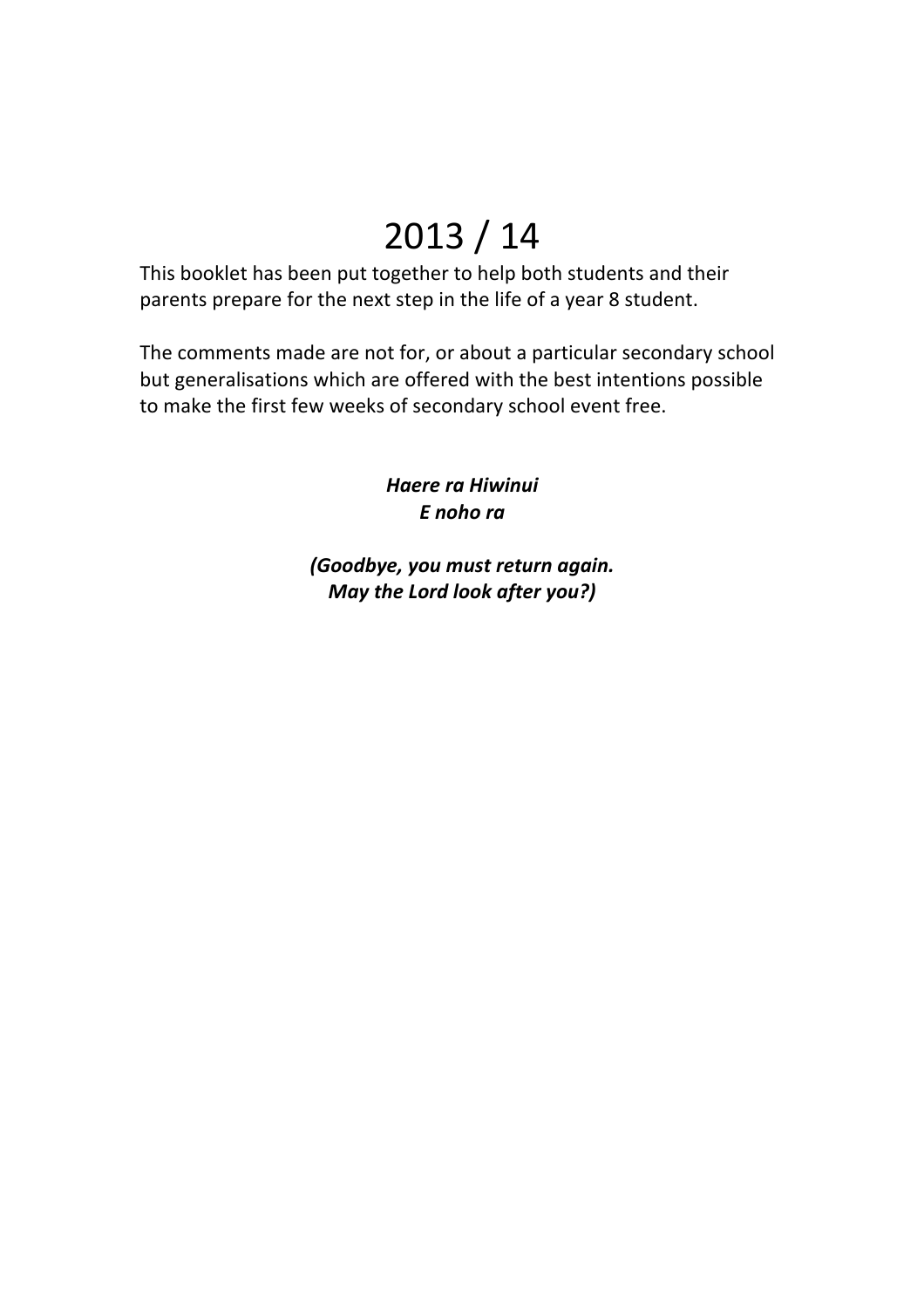# Why Can't I Skip My 20 Minutes of Reading Tonight?

| Student "A"<br>reads 20 minutes<br>each day                                                                                | Student "B"<br>reads 5 minutes<br>each day | Student "C"<br>reads 1 minute<br>each day |  |  |
|----------------------------------------------------------------------------------------------------------------------------|--------------------------------------------|-------------------------------------------|--|--|
| 3600 minutes in<br>a school year                                                                                           | 900 minutes in<br>a school year            | 180 minutes in<br>a school year           |  |  |
| 1,800,000 words                                                                                                            | 282,000 words                              | 8,000 words                               |  |  |
| 90 <sup>th</sup> percentile                                                                                                | 50 <sup>th</sup> percentile                | $10^{th}$ percentile                      |  |  |
| By the end of 6 <sup>th</sup> grade Student "A" will have read the<br>equivalent of 60 whole school days. Student "B" will |                                            |                                           |  |  |

have read only 12 school days. Which student would you expect to have a better vocabulary? Which student would you expect to be more successful in school...and in life? (Nagy & Herman, 1987)

# *"Beginning%a%new%school%year%can%be%as%exciting%as%beginning%a%good% book"*

# **Appointments:**

Try and make dentist and doctors' appointments for after or before school. If your appointment has to be during the school day get written permission from your parents and check where you sign out from school and then sign back in from.

# **Assessment:**

Right from day 1 you are beginning to work towards major qualifications so make it your business to find out what assessments are coming up and when parent interviews and reports take place at your school. Education is a partnership and it is really important to have your parents fully informed and then they are able to support you and your leaning.

# **Attendance:**

You are required to attend every day. Full attendance ensures greater success and establishes a good work ethic.

# **Board!of!Trustees:**

Your Board of Trustees is elected just the same as that at primary school. The only difference is that there is a student's representative on the Board of Trustees at secondary level. Parents step forward and get involved, it is a very rewarding experience and keeps you informed.

# **Bullying:**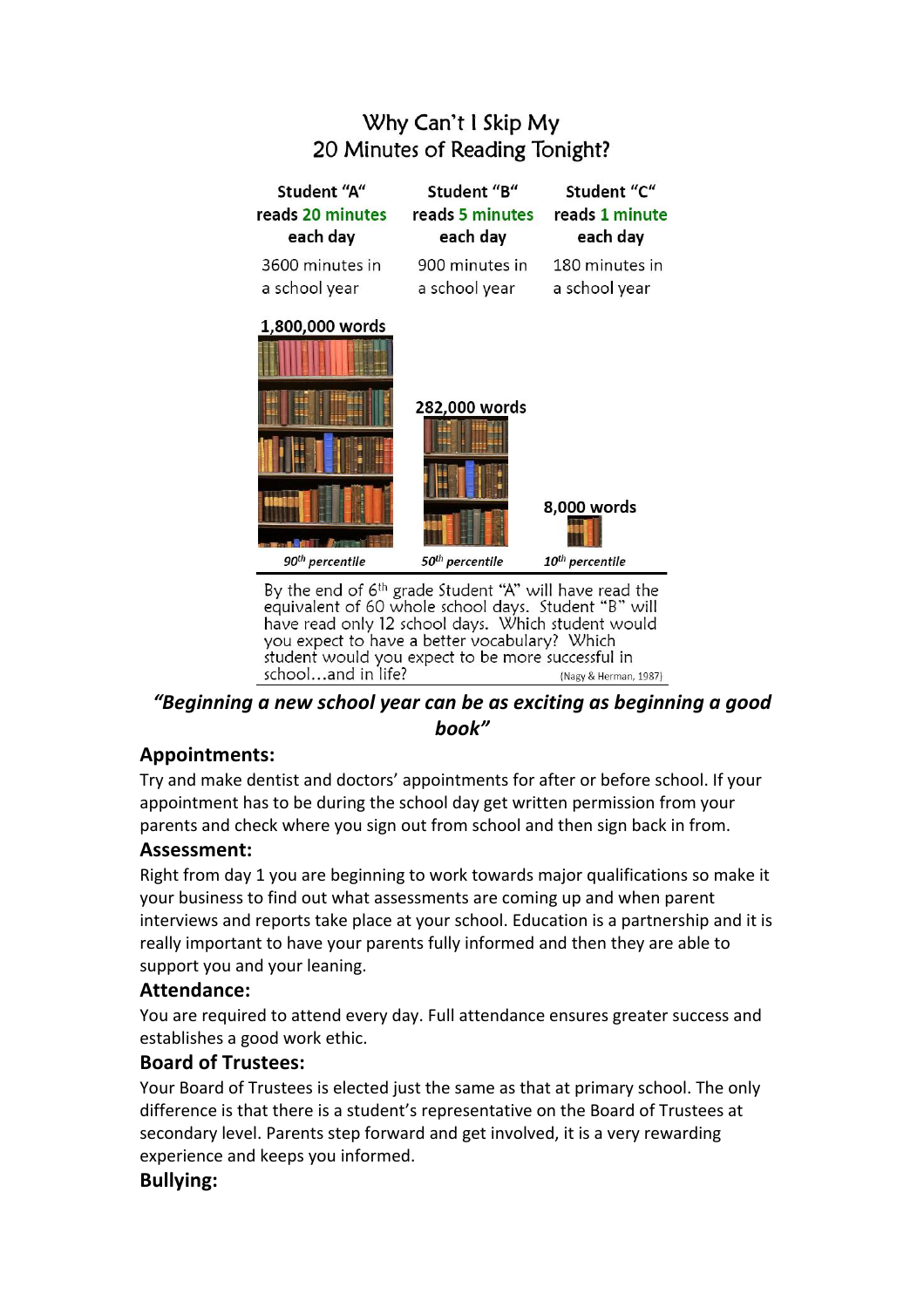Bullying is harassment and will not be tolerated anywhere.

There are three main forms of bullying:

- 1. Physical Doing something hurtful to someone or something
- 2. Verbal Saying or writing something that is hurtful
- 3. Emotional Doing any of the above that hurts someone feelings

Bullies can only succeed when bystanders stay silent, if you see bullying speak up and tell someone.

Your school will have good guidelines to follow, start by talking with a friend, your form teacher/year dean or the schools guidance councillor.

Parents if you suspect your child is being bullied don't hesitate to seek help from the school.

# **BYOD: (Bring Your Own Devise)**

Each school have their own policy on this. But remember if you take a device to school it is your responsibility. Make sure it is named. Don't lend it to others. Only use it for what it is intended

# **Canteen:**

Most schools have a canteen – they cost!

Get yourself organised and make your lunch the night before and save your money. Remember to always carry water with you and drink plenty.

A canteen should be used as a treat.

# **Cell phone and I-Pods:**

Each school will have their own policy on this. But remember if you take a device to school it is your responsibility. Make sure it is named. Don't lend it to others. Only use it for what it is intended.

# **Contact!Details:**

Make sure that the office always has your current address and contact numbers. As parents if you are off shore or away make sure that during that period of time you have let the office know who your child is with and what those contact numbers are.

# **Cyber Safety:**

If you are old enough to own a device you are old enough to take responsibility. Only send or up-load constructive messages

Don't write hurtful messages

Don't write hurtful messages about other people

Get permission before publishing someone else's photo or work

Don't give someone else your access code or passwords

If this happens to you get adult help immediately from either your parents or the school (Forms Class/ Year Deans)

# **Emergency Procedures:**

Each school will have slightly different procedures, but what ever happens the school will take the best care that they can of your child. Please refrain from ringing the school in the event of an emergency – the school will contact you when they can.

# **Extra Curricular Activities:**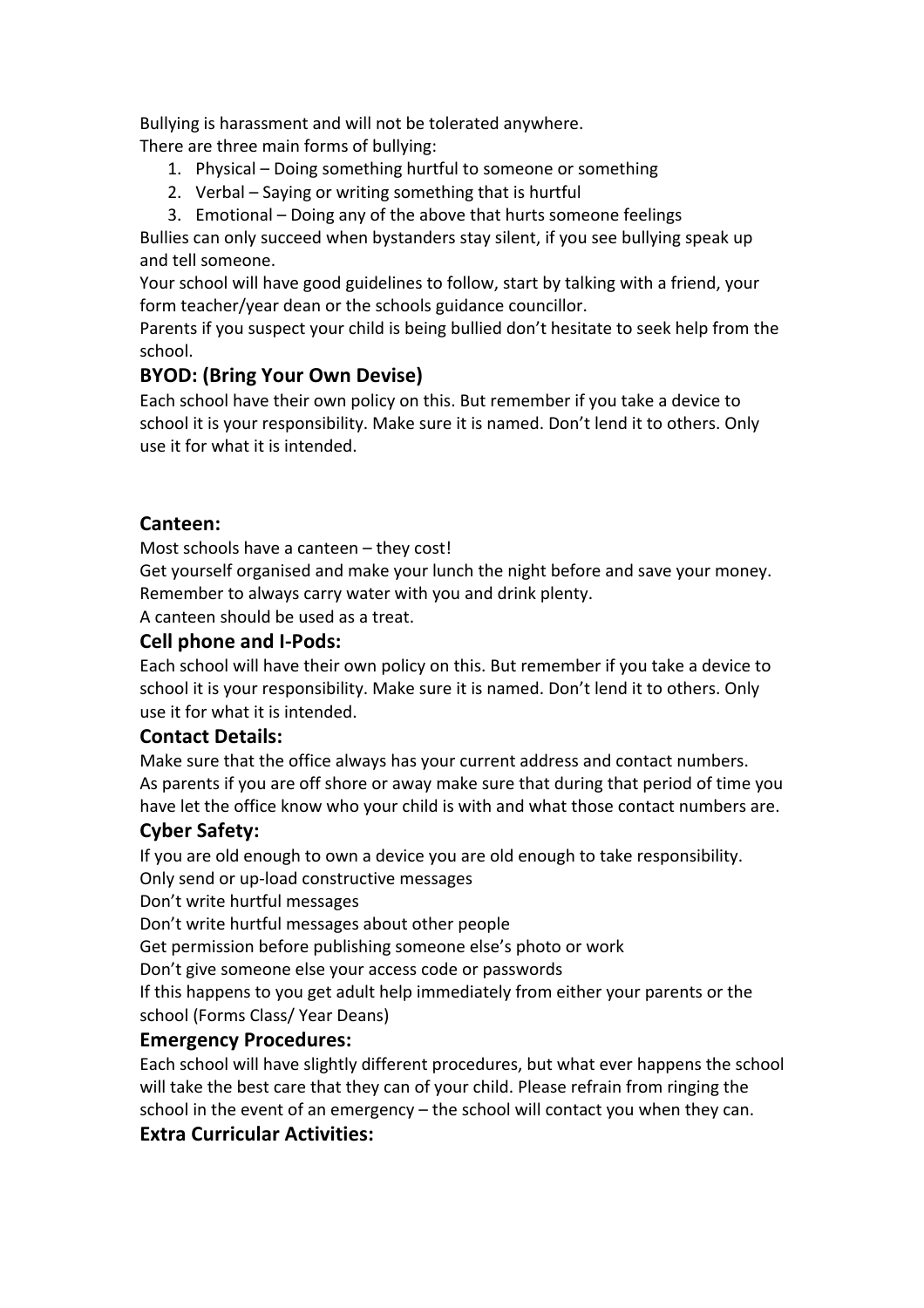Encourage your child to participate in sporting and cultural activities but remember everything involves a cost. Talk with your child and plan activities around a budget. This includes sports and music lessons.

#### **Hair:**

Check out your schools policy and make sure that you stick by it. Most schools do not allow unnatural colours or extreme fashion styles so be warned.

# **Health!Services:**

Public Health Nurses are available at most secondary schools for students. Find out when they are in attendance at your school.

Mobile Dental Units will also be in attendance at most secondary schools once or twice a year. Students enrolled with this service will be notified of their appointment usually from the main school office

#### **Homework:**

There is ample evidence from research that homework increases learning and achievement, especially in literacy and numeracy.

Homework is just that. Work to be completed at home by the student not the parent; however it is a great opportunity for parents to see what their child is doing at school and a time to give praise, support and encouragement.

Homework helps:

Develop responsibility

Develop self management and organisation skills

Extend the skills and content learned at school during the day

Parents can help by:

Having a set time and place for homework to be done

Keeping the area quiet

Removing distractions during this time – TV, Phones

Giving praise and showing an interest in what they are doing

#### **Independence:**

Please parents make sure your child is responsible for their own learning and this includes preparation to and from school and making wise choices. You need to be part of this but don't cover up for your child they need to be standing on their own feet by now.

#### **Jewellery:**

Most schools allow a wrist watch to be worn and a pair of plain ear studs. But you must check with your school policy so that you don't cause yourself any grief

#### **Late to School:**

If for some reason you are late for school make sure you know what to do. Ring and let the office know you'll be late and then on arrival you'll need to sign in – start at the front office if you are not sure where this is.

#### **Leave:**

Most secondary schools have a zero tolerance of students seeking leave for special occasions / holidays.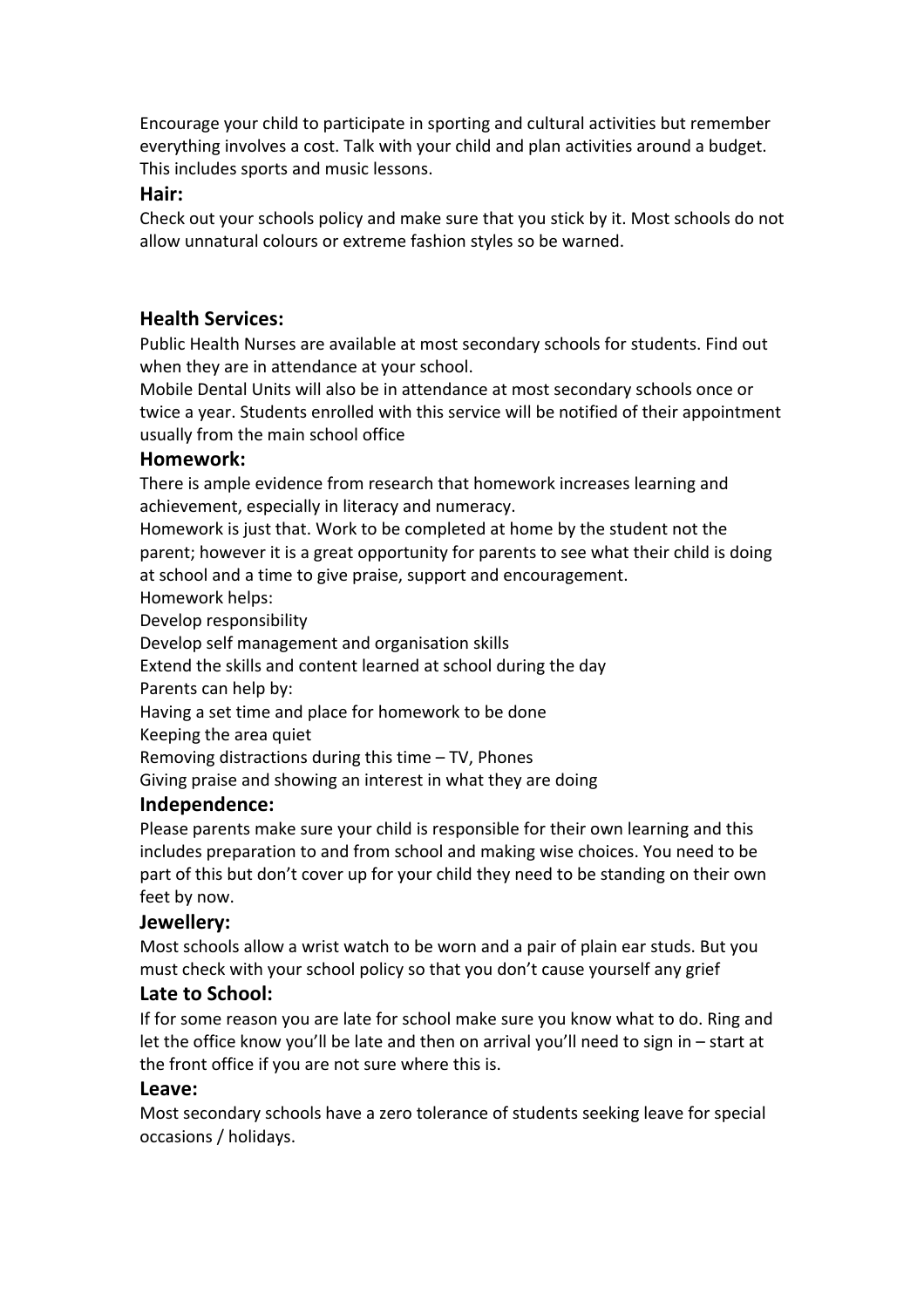# **Lockers:**

Check to see if the school you are attending have 'Lockers'. Those schools that do, you usually have to rent/pay for the use of them. BUT it prevents you having to carry around a really heavy bag all day.

# Lost Property:

Make sure that everything you take to school is named. You are responsible for your own gear. If you loose something go back to where you last had it. If there is a teacher present tell them and then go to the main office and report it missing/stolen. (If your school has a different system make sure you know it)

# **Money:**

If you need to take money for something to the office you put the money in an envelope with your Full name, Form Class, The Amount being Paid and What it is for.

# **Relationships: "Happiness is being accepted"**

"A faithful friend is the medicine of life" – *Aprocrypha 6:16* Remember to:

Respect others

Treat them as you want to be treated

Listen to them and don't share what they have told you to others

Keep your promises

Be loyal and stick up for your friend when the going gets tough

Be honest and be yourself

"Your most important decision is who your friends are"

# **School!Donations:**

The Board of Trustees at each school will set a donation fee to be charged annually. These donations are tax deductible and are a real necessity for schools to make ends meet.

# **Stationery:**

Some schools will send a stationery list to you others, will hand it out on the first day. Check where you can get your stationery from and when it is required by. For a lot of schools you can buy your stationery on-line or some of the major Stationery shops have a list for schools available at the door – e.g. Warehouse Stationery Make sure on day 1 you have a book to write in and a pen and pencil at least.

# **Take home work components:**

In most schools subjects where there is a take home component like Art, Technologies –food, wood work and metal work – there is a cost attached and students do not get to take their projects home until they are paid for.

#### **Timetable:**

Make sure as soon as you are given your subject / school timetable get it copied several times so that you can have a copy in your School diary, (if your school doesn't have a diary – get your own) one on the fridge at home and one in your room. **Transport:**